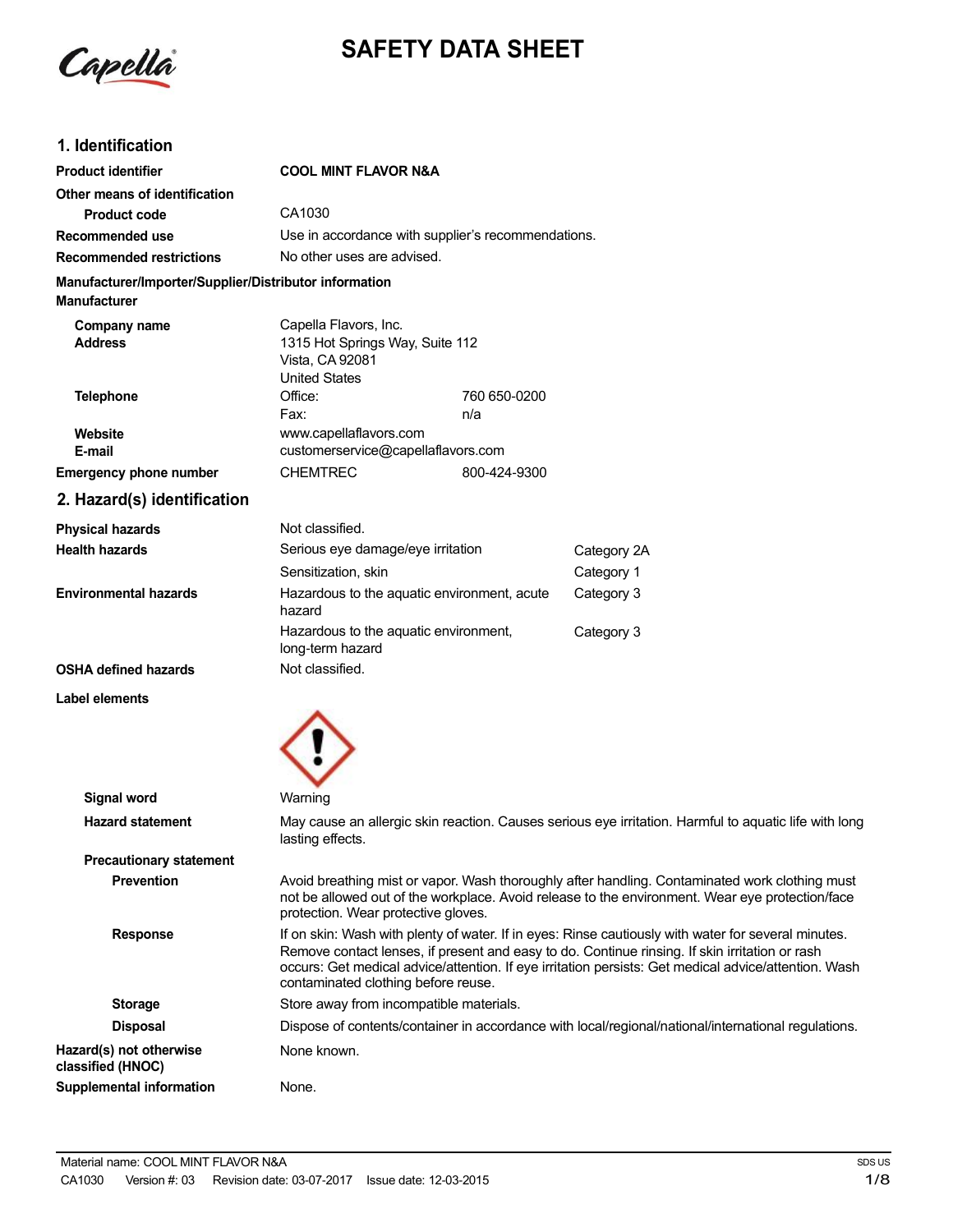## **3. Composition/information on ingredients**

#### **Mixtures**

| <b>Chemical name</b>                                         | Common name and synonyms | <b>CAS number</b> | $\%$      |
|--------------------------------------------------------------|--------------------------|-------------------|-----------|
| PROPYLENE GLYCOL<br><b>NOM</b><br><b>NFI</b>                 |                          | 57-55-6           | $80 - 90$ |
| ETHYL VANILLIN #296                                          |                          | 121-32-4          | $5 - 510$ |
| VANILLIN #234                                                |                          | 121-33-5          | $5 - 10$  |
| CORNMINT OIL 3X DIST IND<br>NOP #201                         |                          | 68917-18-0        | $1 - 3$   |
| ETHYL MALTOL<br>NOM #169                                     |                          | 4940-11-8         | $1 - 3$   |
| MENTHOL CRYSTALS NAT NOP<br>#1120                            |                          | 2216-51-5         | $1 - 3$   |
| PEPPERMINT OIL 3X DIST IDAHO<br>$H \cap \cap \cap \cup \cap$ |                          | 8006-90-4         | $1 - 3$   |

# 200 NOP

\*Designates that a specific chemical identity and/or percentage of composition has been withheld as a trade secret.

#### **4. First-aid measures**

| <b>Inhalation</b>                                                            | Move to fresh air. Call a physician if symptoms develop or persist.                                                                                                                                    |
|------------------------------------------------------------------------------|--------------------------------------------------------------------------------------------------------------------------------------------------------------------------------------------------------|
| <b>Skin contact</b>                                                          | Remove contaminated clothing immediately and wash skin with soap and water. In case of<br>eczema or other skin disorders: Seek medical attention and take along these instructions.                    |
| Eye contact                                                                  | Immediately flush eyes with plenty of water for at least 15 minutes. Remove contact lenses, if<br>present and easy to do. Continue rinsing. Get medical attention if irritation develops and persists. |
| Ingestion                                                                    | Rinse mouth. Get medical attention if symptoms occur.                                                                                                                                                  |
| <b>Most important</b><br>symptoms/effects, acute and<br>delayed              | Severe eye irritation. Symptoms may include stinging, tearing, redness, swelling, and blurred<br>vision. May cause an allergic skin reaction. Dermatitis. Rash.                                        |
| Indication of immediate<br>medical attention and special<br>treatment needed | Provide general supportive measures and treat symptomatically. Keep victim under observation.<br>Symptoms may be delayed.                                                                              |
| <b>General information</b>                                                   | Ensure that medical personnel are aware of the material(s) involved, and take precautions to<br>protect themselves. Wash contaminated clothing before reuse.                                           |
| 5. Fire-fighting measures                                                    |                                                                                                                                                                                                        |
| Suitable extinguishing media                                                 | Alcohol resistant foam. Powder. Carbon dioxide (CO2).                                                                                                                                                  |
| Unsuitable extinguishing<br>media                                            | Do not use water jet as an extinguisher, as this will spread the fire.                                                                                                                                 |
| Specific hazards arising from<br>the chemical                                | During fire, gases hazardous to health may be formed.                                                                                                                                                  |
| Special protective equipment<br>and precautions for firefighters             | Self-contained breathing apparatus and full protective clothing must be worn in case of fire.                                                                                                          |

Move containers from fire area if you can do so without risk.

Use standard firefighting procedures and consider the hazards of other involved materials. No unusual fire or explosion hazards noted.

#### **6. Accidental release measures**

**Fire fighting**

**equipment/instructions Specific methods General fire hazards**

**Personal precautions, protective equipment and emergency procedures** Keep unnecessary personnel away. Keep people away from and upwind of spill/leak. Wear appropriate protective equipment and clothing during clean-up. Avoid breathing mist or vapor. Do not touch damaged containers or spilled material unless wearing appropriate protective clothing. Ensure adequate ventilation. Local authorities should be advised if significant spillages cannot be contained. For personal protection, see section 8 of the SDS.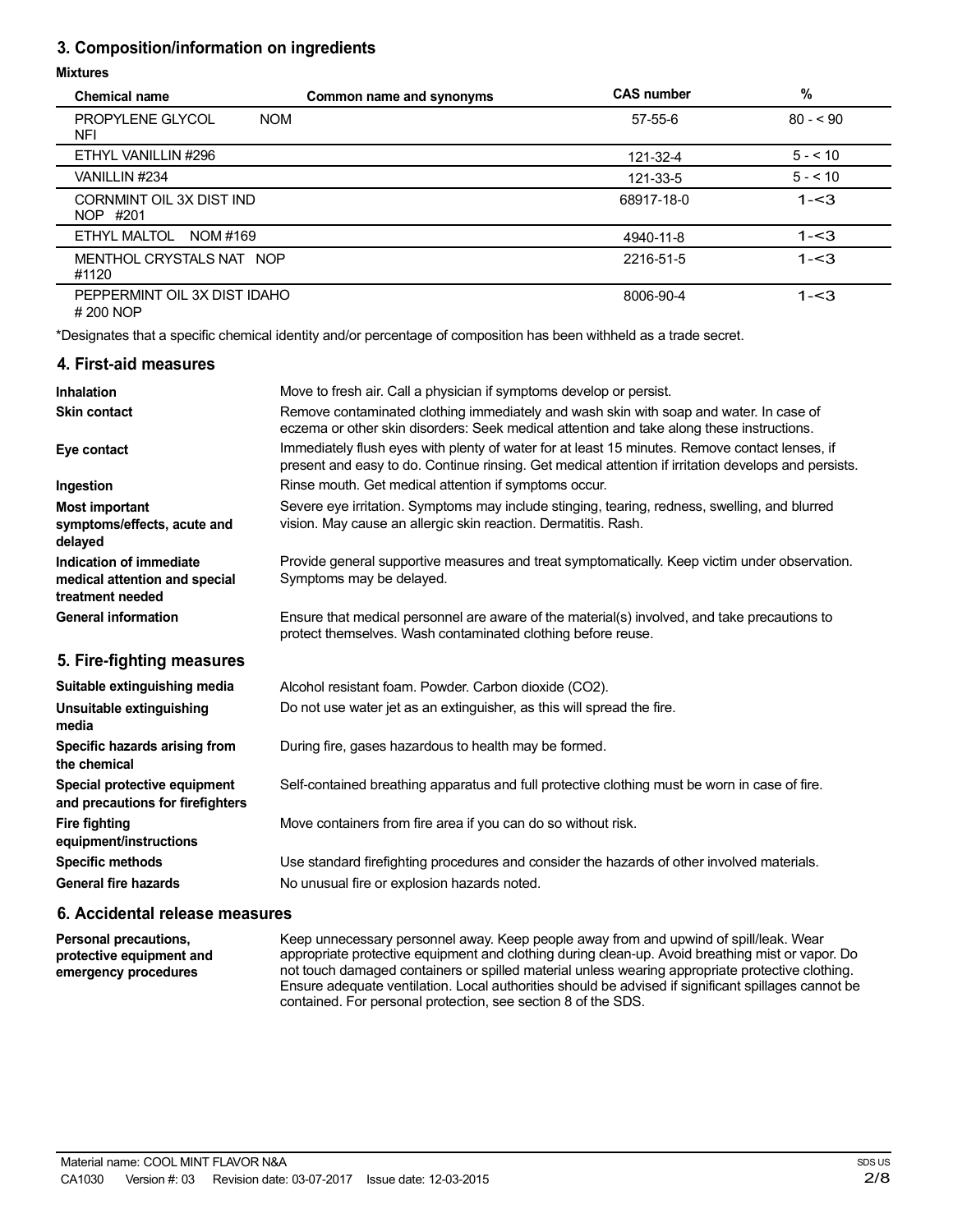| Methods and materials for<br>containment and cleaning up        | Use water spray to reduce vapors or divert vapor cloud drift. Prevent entry into waterways, sewer,<br>basements or confined areas.                                                                                                                                     |
|-----------------------------------------------------------------|------------------------------------------------------------------------------------------------------------------------------------------------------------------------------------------------------------------------------------------------------------------------|
|                                                                 | Large Spills: Stop the flow of material, if this is without risk. Dike the spilled material, where this is<br>possible. Absorb in vermiculite, dry sand or earth and place into containers. Following product<br>recovery, flush area with water.                      |
|                                                                 | Small Spills: Wipe up with absorbent material (e.g. cloth, fleece). Clean surface thoroughly to<br>remove residual contamination.                                                                                                                                      |
|                                                                 | Never return spills to original containers for re-use. For waste disposal, see section 13 of the SDS.                                                                                                                                                                  |
| <b>Environmental precautions</b>                                | Avoid release to the environment. Inform appropriate managerial or supervisory personnel of all<br>environmental releases. Prevent further leakage or spillage if safe to do so. Avoid discharge into<br>drains, water courses or onto the ground.                     |
| 7. Handling and storage                                         |                                                                                                                                                                                                                                                                        |
| Precautions for safe handling                                   | Avoid breathing mist or vapor. Avoid contact with eyes, skin, and clothing. Avoid prolonged<br>exposure. Provide adequate ventilation. Wear appropriate personal protective equipment. Avoid<br>release to the environment. Observe good industrial hygiene practices. |
| Conditions for safe storage,<br>including any incompatibilities | Store in original tightly closed container. Store away from incompatible materials (see Section 10<br>of the SDS).                                                                                                                                                     |

### **8. Exposure controls/personal protection**

#### **Occupational exposure limits**

The following constituents are the only constituents of the product which have a PEL, TLV or other recommended exposure limit. At this time, the other constituents have no known exposure limits.

| US. Workplace Environmental Exposure Level (WEEL) Guides |  |
|----------------------------------------------------------|--|
|----------------------------------------------------------|--|

| <b>Components</b>                         | Type                                                                                                                                                                                                                                                                                                                                                                                                                               | Value    | Form     |
|-------------------------------------------|------------------------------------------------------------------------------------------------------------------------------------------------------------------------------------------------------------------------------------------------------------------------------------------------------------------------------------------------------------------------------------------------------------------------------------|----------|----------|
| PROPYLENE GLYCOL<br>NOM NFI (CAS 57-55-6) | TWA                                                                                                                                                                                                                                                                                                                                                                                                                                | 10 mg/m3 | Aerosol. |
| VANILLIN #234 (CAS<br>$121 - 33 - 5$      | TWA                                                                                                                                                                                                                                                                                                                                                                                                                                | 10 mg/m3 |          |
| <b>Biological limit values</b>            | No biological exposure limits noted for the ingredient(s).                                                                                                                                                                                                                                                                                                                                                                         |          |          |
| Appropriate engineering<br>controls       | Good general ventilation (typically 10 air changes per hour) should be used. Ventilation rates<br>should be matched to conditions. If applicable, use process enclosures, local exhaust ventilation,<br>or other engineering controls to maintain airborne levels below recommended exposure limits. If<br>exposure limits have not been established, maintain airborne levels to an acceptable level. Provide<br>eyewash station. |          |          |
|                                           | Individual protection measures, such as personal protective equipment                                                                                                                                                                                                                                                                                                                                                              |          |          |
| Eye/face protection                       | Face shield is recommended. Wear safety glasses with side shields (or goggles).                                                                                                                                                                                                                                                                                                                                                    |          |          |
| <b>Skin protection</b>                    |                                                                                                                                                                                                                                                                                                                                                                                                                                    |          |          |
| Hand protection                           | Wear appropriate chemical resistant gloves.                                                                                                                                                                                                                                                                                                                                                                                        |          |          |
| <b>Other</b>                              | Wear appropriate chemical resistant clothing. Use of an impervious apron is recommended.                                                                                                                                                                                                                                                                                                                                           |          |          |
| <b>Respiratory protection</b>             | In case of insufficient ventilation, wear suitable respiratory equipment.                                                                                                                                                                                                                                                                                                                                                          |          |          |
| <b>Thermal hazards</b>                    | Wear appropriate thermal protective clothing, when necessary.                                                                                                                                                                                                                                                                                                                                                                      |          |          |
| General hygiene<br>considerations         | Always observe good personal hygiene measures, such as washing after handling the material<br>and before eating, drinking, and/or smoking. Routinely wash work clothing and protective<br>equipment to remove contaminants. Contaminated work clothing should not be allowed out of the<br>workplace.                                                                                                                              |          |          |

## **9. Physical and chemical properties**

| Appearance                   |                                               |
|------------------------------|-----------------------------------------------|
| <b>Physical state</b>        | Liguid.                                       |
| Form                         | Liquid.                                       |
| Color                        | Not available.                                |
| Odor                         | Not available.                                |
| <b>Odor threshold</b>        | Not available.                                |
| рH                           | Not available.                                |
| Melting point/freezing point | -74.2 $\degree$ F (-59 $\degree$ C) estimated |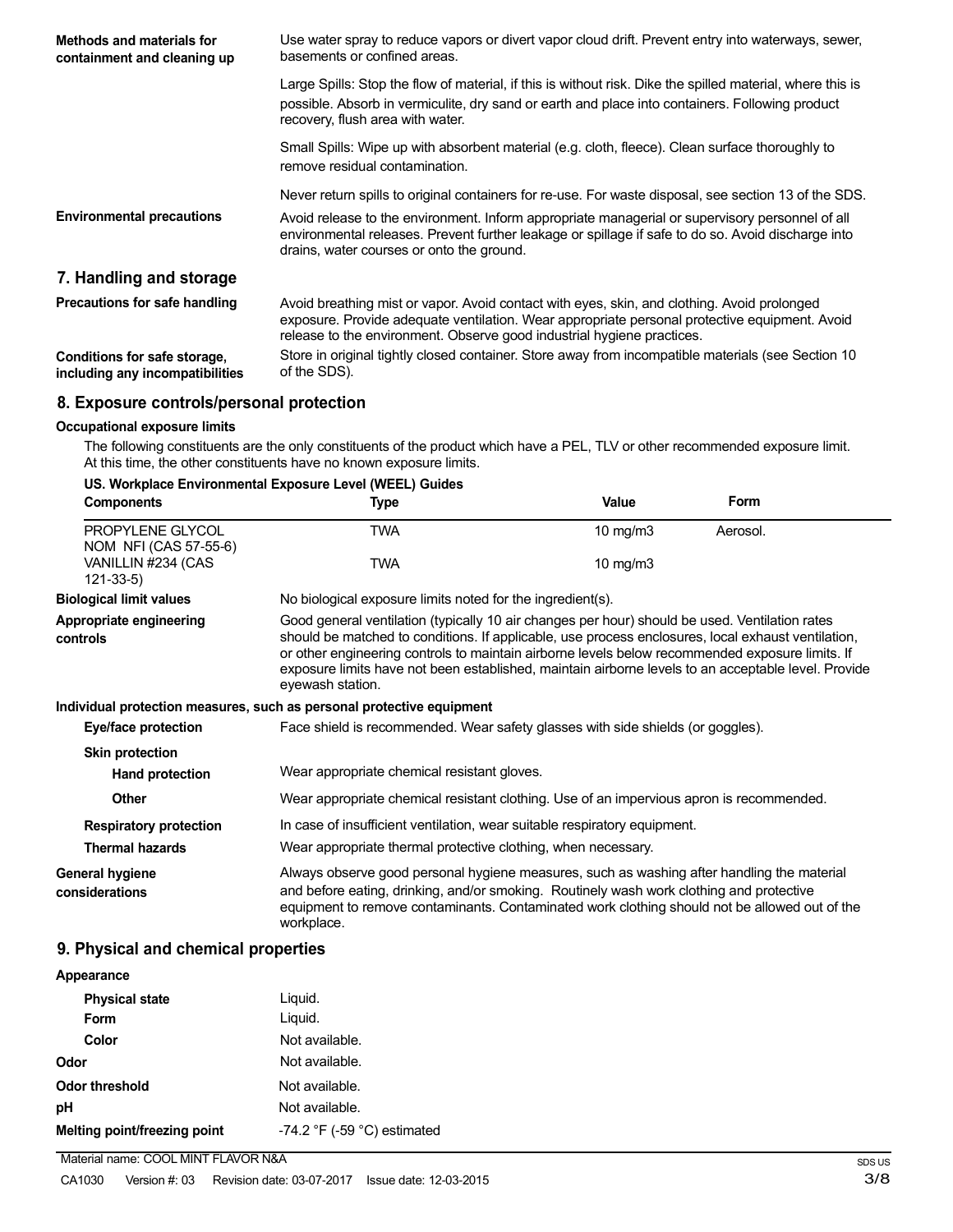| Initial boiling point and boiling<br>range        | 370.76 °F (188.2 °C) estimated |
|---------------------------------------------------|--------------------------------|
| <b>Flash point</b>                                | $>$ 200.0 °F ( $>$ 93.3 °C)    |
| <b>Evaporation rate</b>                           | Not available.                 |
| Flammability (solid, gas)                         | Not applicable.                |
| Upper/lower flammability or explosive limits      |                                |
| <b>Flammability limit - lower</b><br>$(\%)$       | Not available.                 |
| <b>Flammability limit - upper</b><br>$(\% )$      | Not available.                 |
| Explosive limit - lower (%)                       | Not available.                 |
| Explosive limit - upper (%)                       | Not available.                 |
| Vapor pressure                                    | 0.15 hPa estimated             |
| Vapor density                                     | Not available.                 |
| <b>Relative density</b>                           | Not available.                 |
| Solubility(ies)                                   |                                |
| Solubility (water)                                | Not available.                 |
| <b>Partition coefficient</b><br>(n-octanol/water) | Not available.                 |
| <b>Auto-ignition temperature</b>                  | 700 °F (371.11 °C) estimated   |
| <b>Decomposition temperature</b>                  | Not available.                 |
| <b>Viscosity</b>                                  | Not available.                 |
| <b>Other information</b>                          |                                |
| <b>Explosive properties</b>                       | Not explosive.                 |
| <b>Flammability class</b>                         | Combustible IIIB estimated     |
| <b>Oxidizing properties</b>                       | Not oxidizing.                 |
| <b>Refractive index</b>                           | 1.439 - 1.469                  |
| <b>Specific gravity</b>                           | $1.03 - 1.06$                  |
|                                                   |                                |

# **10. Stability and reactivity**

| <b>Reactivity</b>                            | The product is stable and non-reactive under normal conditions of use, storage and transport. |
|----------------------------------------------|-----------------------------------------------------------------------------------------------|
| <b>Chemical stability</b>                    | Material is stable under normal conditions.                                                   |
| <b>Possibility of hazardous</b><br>reactions | Hazardous polymerization does not occur.                                                      |
| <b>Conditions to avoid</b>                   | Avoid temperatures exceeding the flash point. Contact with incompatible materials.            |
| Incompatible materials                       | Strong oxidizing agents.                                                                      |
| <b>Hazardous decomposition</b><br>products   | No hazardous decomposition products are known.                                                |

# **11. Toxicological information**

### **Information on likely routes of exposure**

| <b>Inhalation</b>                                                                  | Prolonged inhalation may be harmful.                                                                                                                            |
|------------------------------------------------------------------------------------|-----------------------------------------------------------------------------------------------------------------------------------------------------------------|
| <b>Skin contact</b>                                                                | May cause an allergic skin reaction.                                                                                                                            |
| Eye contact                                                                        | Causes serious eye irritation.                                                                                                                                  |
| Ingestion                                                                          | Expected to be a low ingestion hazard.                                                                                                                          |
| Symptoms related to the<br>physical, chemical and<br>toxicological characteristics | Severe eye irritation. Symptoms may include stinging, tearing, redness, swelling, and blurred<br>vision. May cause an allergic skin reaction. Dermatitis. Rash. |
| Information on toxicological effects                                               |                                                                                                                                                                 |
| <b>Acute toxicity</b>                                                              |                                                                                                                                                                 |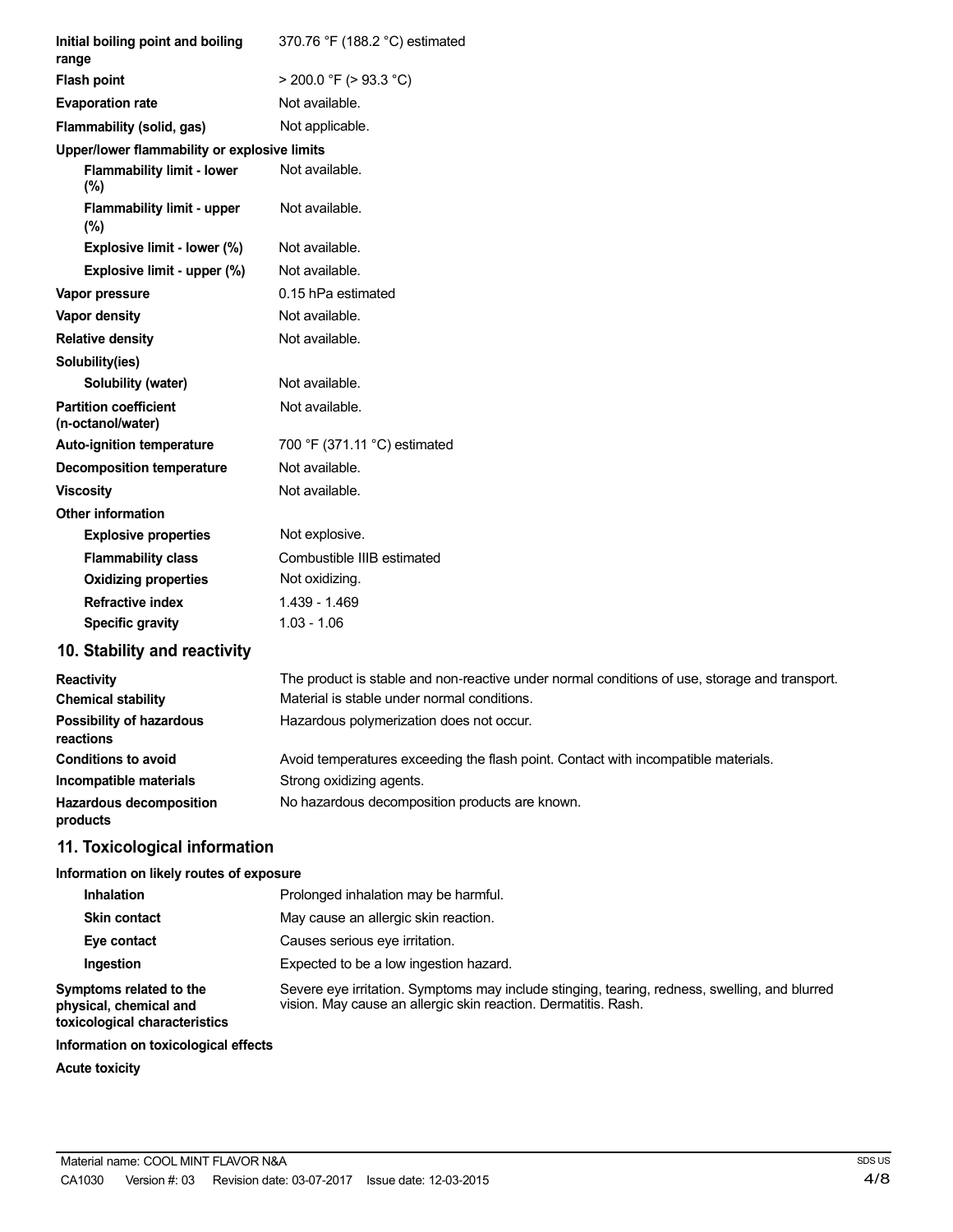| <b>Components</b>                                                        | <b>Species</b>                                                                                                                                                                                                                                                                                                                                    | <b>Test Results</b> |
|--------------------------------------------------------------------------|---------------------------------------------------------------------------------------------------------------------------------------------------------------------------------------------------------------------------------------------------------------------------------------------------------------------------------------------------|---------------------|
| MENTHOL CRYSTALS NAT NOP                                                 | #1120 (CAS 2216-51-5)                                                                                                                                                                                                                                                                                                                             |                     |
| <u>Acute</u>                                                             |                                                                                                                                                                                                                                                                                                                                                   |                     |
| Oral                                                                     |                                                                                                                                                                                                                                                                                                                                                   |                     |
| LD <sub>50</sub>                                                         | Rat                                                                                                                                                                                                                                                                                                                                               | 3300 mg/kg          |
| PEPPERMINT OIL 3X DIST IDAHO # 200 NOP (CAS 8006-90-4)                   |                                                                                                                                                                                                                                                                                                                                                   |                     |
| Acute                                                                    |                                                                                                                                                                                                                                                                                                                                                   |                     |
| Oral                                                                     |                                                                                                                                                                                                                                                                                                                                                   |                     |
| LD50                                                                     | Rat                                                                                                                                                                                                                                                                                                                                               | 2426 mg/kg          |
|                                                                          | * Estimates for product may be based on additional component data not shown.                                                                                                                                                                                                                                                                      |                     |
| <b>Skin corrosion/irritation</b>                                         | Prolonged skin contact may cause temporary irritation.                                                                                                                                                                                                                                                                                            |                     |
| Serious eye damage/eye<br>irritation                                     | Causes serious eye irritation.                                                                                                                                                                                                                                                                                                                    |                     |
| Respiratory or skin sensitization                                        |                                                                                                                                                                                                                                                                                                                                                   |                     |
| <b>Respiratory sensitization</b>                                         | Not a respiratory sensitizer.                                                                                                                                                                                                                                                                                                                     |                     |
| <b>Skin sensitization</b>                                                | May cause an allergic skin reaction.                                                                                                                                                                                                                                                                                                              |                     |
| Germ cell mutagenicity                                                   | No data available to indicate product or any components present at greater than 0.1% are<br>mutagenic or genotoxic.                                                                                                                                                                                                                               |                     |
| Carcinogenicity                                                          | Not classifiable as to carcinogenicity to humans.                                                                                                                                                                                                                                                                                                 |                     |
| IARC Monographs. Overall Evaluation of Carcinogenicity                   |                                                                                                                                                                                                                                                                                                                                                   |                     |
| Not listed.                                                              |                                                                                                                                                                                                                                                                                                                                                   |                     |
|                                                                          | OSHA Specifically Regulated Substances (29 CFR 1910.1001-1050)                                                                                                                                                                                                                                                                                    |                     |
| Not regulated.                                                           |                                                                                                                                                                                                                                                                                                                                                   |                     |
| Not listed.                                                              | US. National Toxicology Program (NTP) Report on Carcinogens                                                                                                                                                                                                                                                                                       |                     |
|                                                                          |                                                                                                                                                                                                                                                                                                                                                   |                     |
| <b>Reproductive toxicity</b><br>Specific target organ toxicity -         | This product is not expected to cause reproductive or developmental effects.<br>Not classified.                                                                                                                                                                                                                                                   |                     |
| single exposure                                                          |                                                                                                                                                                                                                                                                                                                                                   |                     |
| Specific target organ toxicity -<br>repeated exposure                    | Not classified.                                                                                                                                                                                                                                                                                                                                   |                     |
| <b>Aspiration hazard</b>                                                 | Not an aspiration hazard.                                                                                                                                                                                                                                                                                                                         |                     |
| <b>Chronic effects</b>                                                   | Prolonged inhalation may be harmful.                                                                                                                                                                                                                                                                                                              |                     |
| 12. Ecological information                                               |                                                                                                                                                                                                                                                                                                                                                   |                     |
| <b>Ecotoxicity</b>                                                       | Harmful to aquatic life with long lasting effects.                                                                                                                                                                                                                                                                                                |                     |
| Persistence and degradability                                            |                                                                                                                                                                                                                                                                                                                                                   |                     |
| <b>Bioaccumulative potential</b>                                         |                                                                                                                                                                                                                                                                                                                                                   |                     |
| Partition coefficient n-octanol / water (log Kow)<br>ETHYL VANILLIN #296 | 1.61                                                                                                                                                                                                                                                                                                                                              |                     |
| MENTHOL CRYSTALS NAT NOP                                                 | 3.3<br>#1120                                                                                                                                                                                                                                                                                                                                      |                     |
| PROPYLENE GLYCOL<br>VANILLIN #234                                        | $-0.92$<br>NOM NFI<br>1.37                                                                                                                                                                                                                                                                                                                        |                     |
| <b>Mobility in soil</b>                                                  | No data available.                                                                                                                                                                                                                                                                                                                                |                     |
| Other adverse effects                                                    | No other adverse environmental effects (e.g. ozone depletion, photochemical ozone creation                                                                                                                                                                                                                                                        |                     |
|                                                                          | potential, endocrine disruption, global warming potential) are expected from this component.                                                                                                                                                                                                                                                      |                     |
| 13. Disposal considerations                                              |                                                                                                                                                                                                                                                                                                                                                   |                     |
| <b>Disposal instructions</b>                                             | Collect and reclaim or dispose in sealed containers at licensed waste disposal site. Do not allow<br>this material to drain into sewers/water supplies. Do not contaminate ponds, waterways or ditches<br>with chemical or used container. Dispose of contents/container in accordance with<br>local/regional/national/international regulations. |                     |
| Local disposal regulations                                               | Dispose in accordance with all applicable regulations.                                                                                                                                                                                                                                                                                            |                     |
| Hazardous waste code                                                     | The waste code should be assigned in discussion between the user, the producer and the waste<br>disposal company.                                                                                                                                                                                                                                 |                     |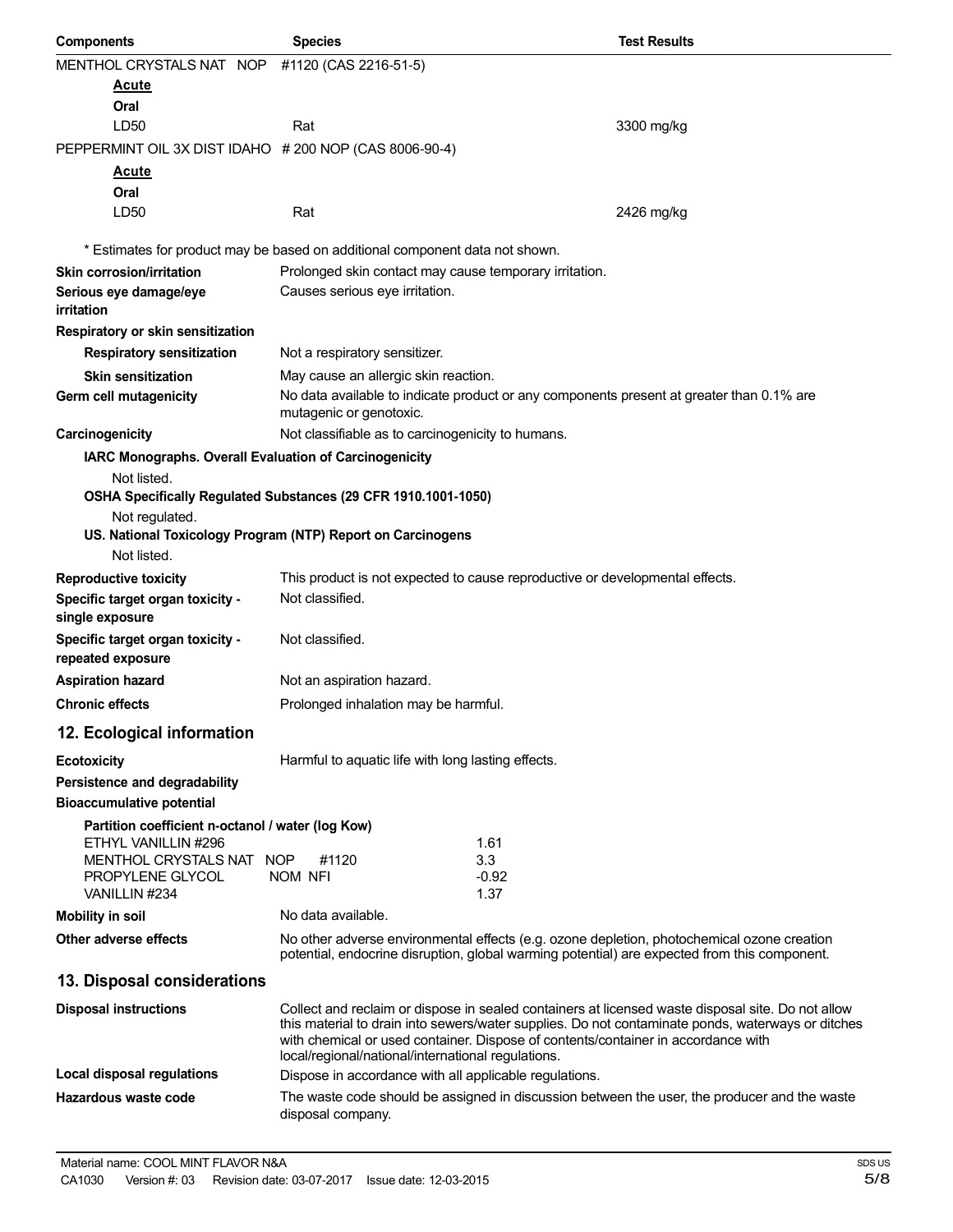| Waste from residues / unused<br>products                                       | Dispose of in accordance with local regulations. Empty containers or liners may retain some<br>product residues. This material and its container must be disposed of in a safe manner (see:<br>Disposal instructions). |
|--------------------------------------------------------------------------------|------------------------------------------------------------------------------------------------------------------------------------------------------------------------------------------------------------------------|
| <b>Contaminated packaging</b>                                                  | Since emptied containers may retain product residue, follow label warnings even after container is<br>emptied. Empty containers should be taken to an approved waste handling site for recycling or<br>disposal.       |
| 14. Transport information                                                      |                                                                                                                                                                                                                        |
| <b>DOT</b>                                                                     |                                                                                                                                                                                                                        |
| <b>UN number</b>                                                               | <b>UN3082</b>                                                                                                                                                                                                          |
| UN proper shipping name                                                        | Environmentally hazardous substances, liquid, n.o.s.                                                                                                                                                                   |
| Transport hazard class(es)                                                     |                                                                                                                                                                                                                        |
| <b>Class</b>                                                                   | 9                                                                                                                                                                                                                      |
| <b>Subsidiary risk</b>                                                         |                                                                                                                                                                                                                        |
| Label(s)                                                                       | 9                                                                                                                                                                                                                      |
| Packing group                                                                  | Ш                                                                                                                                                                                                                      |
| Special precautions for user                                                   | Read safety instructions, SDS and emergency procedures before handling.                                                                                                                                                |
| <b>Special provisions</b>                                                      | 8, 146, 335, IB3, T4, TP1, TP29                                                                                                                                                                                        |
| <b>Packaging exceptions</b>                                                    | 155<br>203                                                                                                                                                                                                             |
| Packaging non bulk<br>Packaging bulk                                           | 241                                                                                                                                                                                                                    |
| <b>IATA</b>                                                                    |                                                                                                                                                                                                                        |
| <b>UN number</b>                                                               | <b>UN3082</b>                                                                                                                                                                                                          |
| UN proper shipping name                                                        | Environmentally hazardous substance, liquid, n.o.s.                                                                                                                                                                    |
| <b>Transport hazard class(es)</b>                                              |                                                                                                                                                                                                                        |
| <b>Class</b>                                                                   | 9                                                                                                                                                                                                                      |
| Subsidiary risk                                                                |                                                                                                                                                                                                                        |
| Packing group                                                                  | III                                                                                                                                                                                                                    |
| <b>Environmental hazards</b>                                                   | Yes                                                                                                                                                                                                                    |
| <b>ERG Code</b>                                                                | 9L                                                                                                                                                                                                                     |
| Special precautions for user                                                   | Read safety instructions, SDS and emergency procedures before handling.                                                                                                                                                |
| <b>Other information</b>                                                       |                                                                                                                                                                                                                        |
| Passenger and cargo<br>aircraft                                                | Allowed with restrictions.                                                                                                                                                                                             |
| Cargo aircraft only                                                            | Allowed with restrictions.                                                                                                                                                                                             |
| <b>IMDG</b>                                                                    |                                                                                                                                                                                                                        |
| UN number                                                                      | <b>UN3082</b>                                                                                                                                                                                                          |
| UN proper shipping name                                                        | ENVIRONMENTALLY HAZARDOUS SUBSTANCE, LIQUID, N.O.S., MARINE POLLUTANT                                                                                                                                                  |
| Transport hazard class(es)                                                     |                                                                                                                                                                                                                        |
| <b>Class</b>                                                                   | 9                                                                                                                                                                                                                      |
| <b>Subsidiary risk</b>                                                         |                                                                                                                                                                                                                        |
| Packing group                                                                  | III                                                                                                                                                                                                                    |
| <b>Environmental hazards</b>                                                   |                                                                                                                                                                                                                        |
| <b>Marine pollutant</b>                                                        | Yes                                                                                                                                                                                                                    |
| <b>EmS</b>                                                                     | F-A, S-F                                                                                                                                                                                                               |
| Special precautions for user                                                   | Read safety instructions, SDS and emergency procedures before handling.                                                                                                                                                |
| Transport in bulk according to<br>Annex II of MARPOL 73/78 and<br>the IBC Code | Not established.                                                                                                                                                                                                       |
| DOT; IATA; IMDG                                                                |                                                                                                                                                                                                                        |
|                                                                                |                                                                                                                                                                                                                        |
|                                                                                |                                                                                                                                                                                                                        |

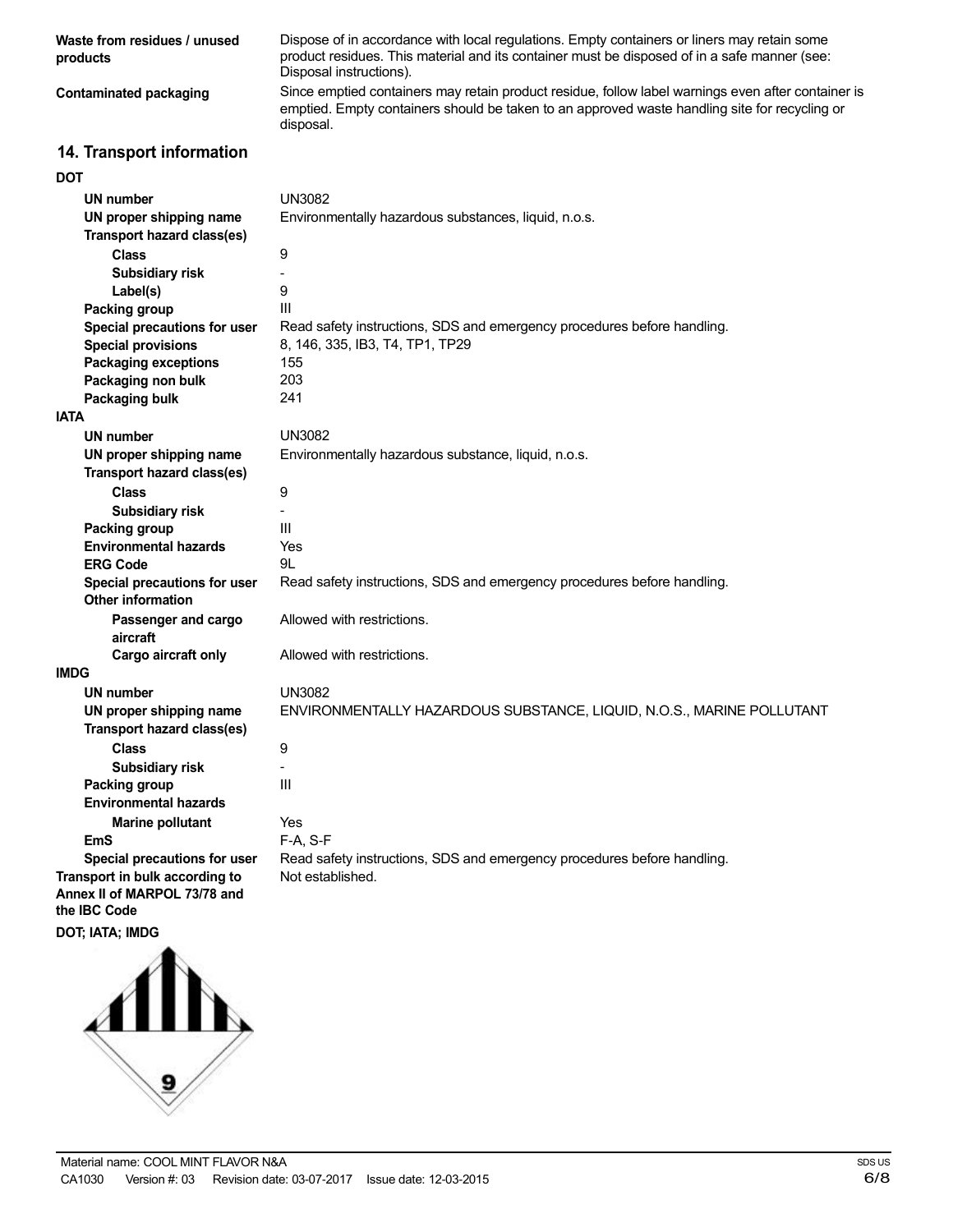#### **Marine pollutant**



No No Yes Yes

Yes Yes No Yes No